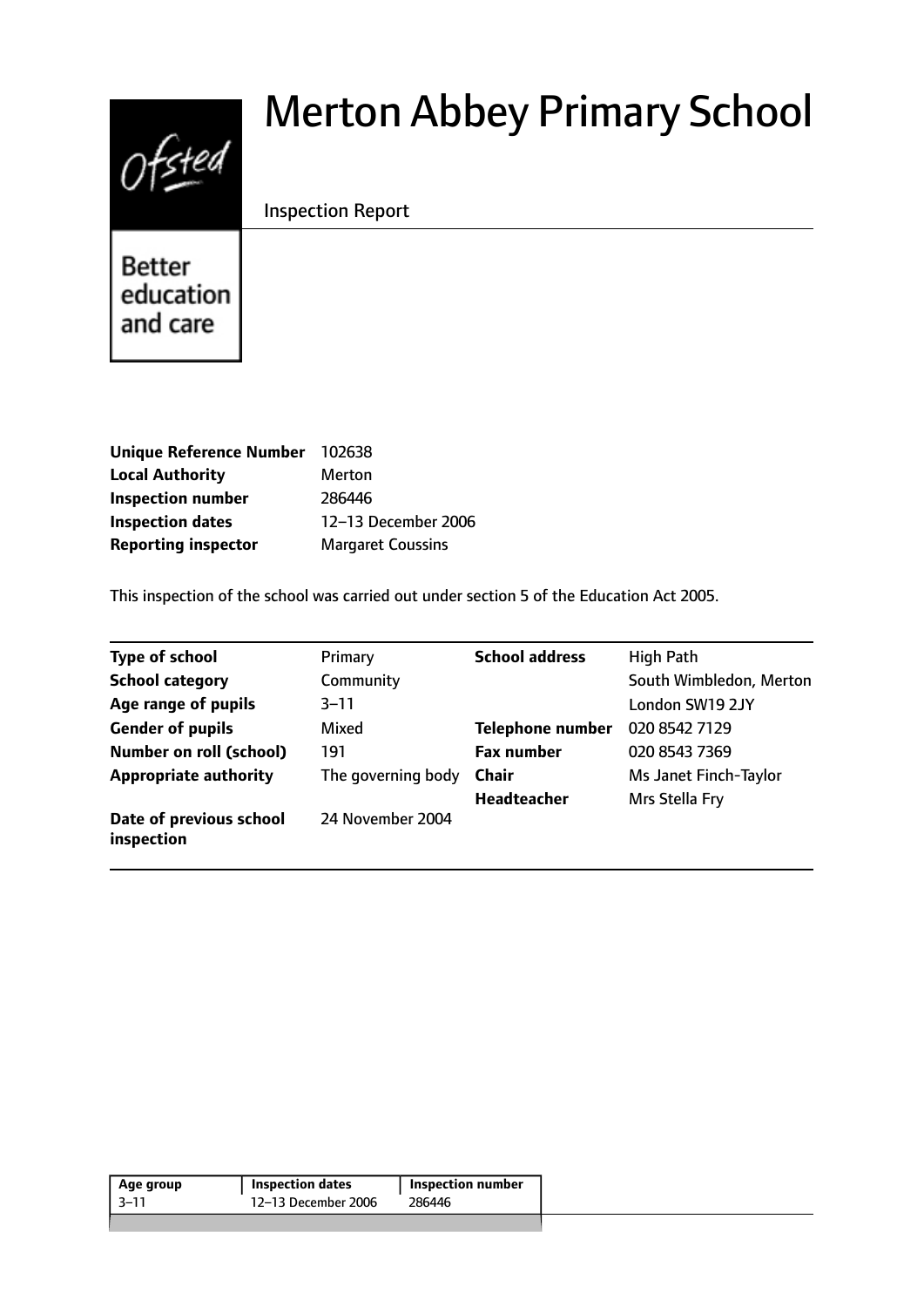© Crown copyright 2006

Website: www.ofsted.gov.uk

This document may be reproduced in whole or in part for non-commercial educational purposes, provided that the information quoted is reproduced without adaptation and the source and date of publication are stated.

Further copies of this report are obtainable from the school. Under the Education Act 2005, the school must provide a copy of this report free of charge to certain categories of people. A charge not exceeding the full cost of reproduction may be made for any other copies supplied.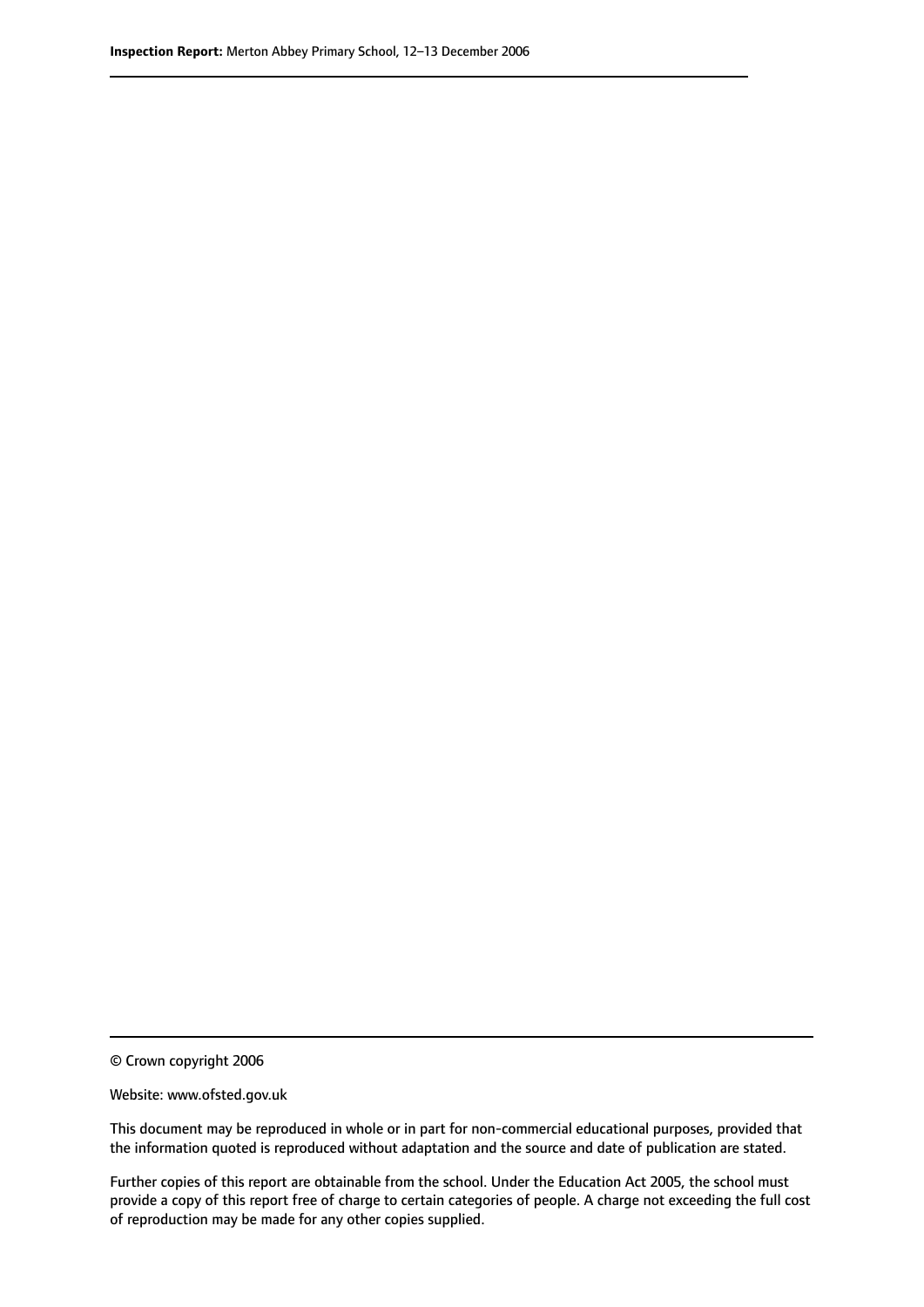# **Introduction**

The inspection was carried out by two Additional Inspectors.

## **Description of the school**

The school serves a culturally diverse area. The proportions of pupils eligible for free school meals, those from minority ethnic groups and those whose first language is not English are higher than average. The proportion with learning difficulties and disabilities is below average. Thirty-six pupils are at the early stages of learning English. The headteacher has been in post for three months.

### **Key for inspection grades**

| Good         |
|--------------|
|              |
| Satisfactory |
| Inadequate   |
|              |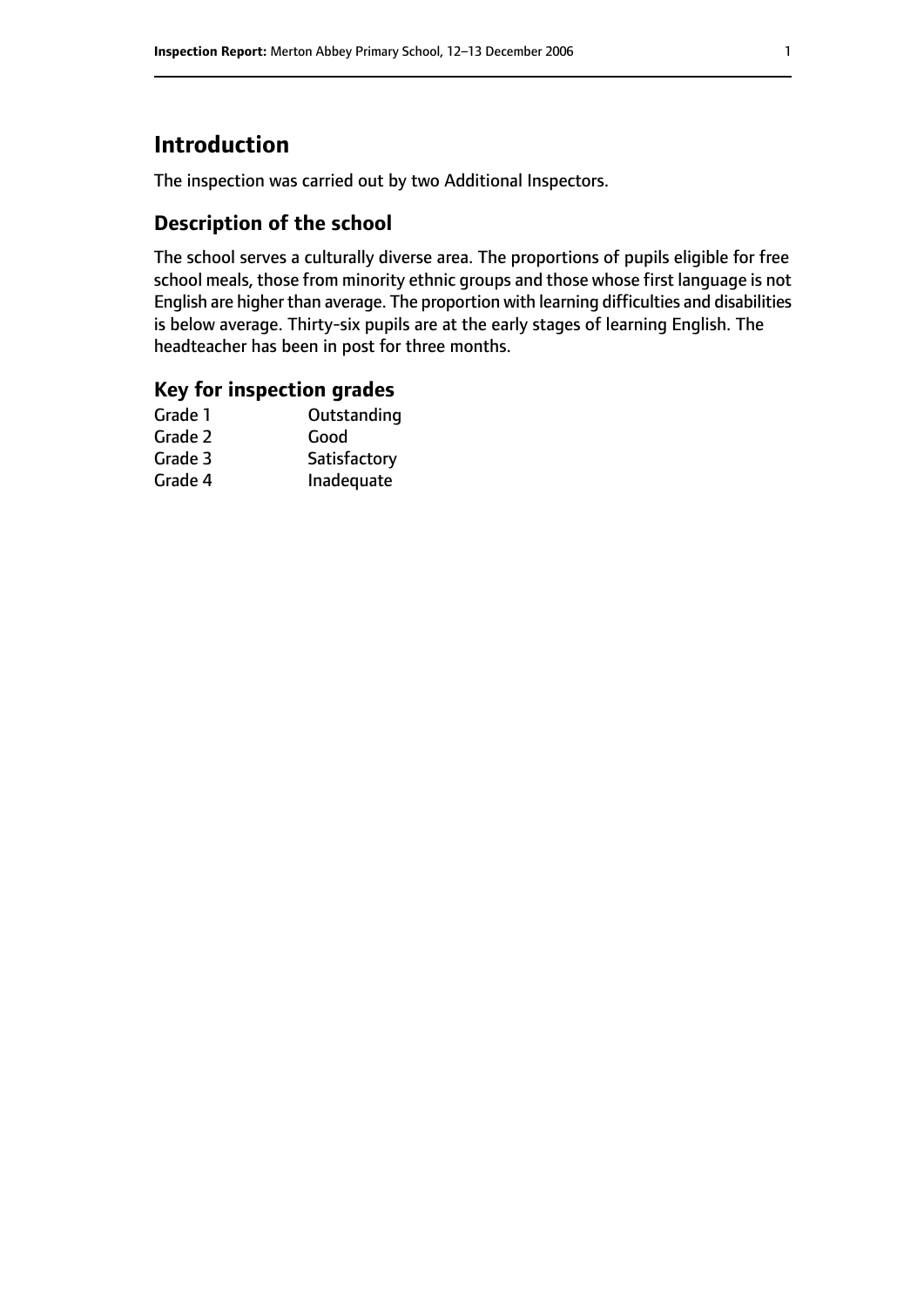# **Overall effectiveness of the school**

#### **Grade: 3**

This is a satisfactory and improving school where children are happy and cared for well. They enjoy their time at the school and parents are pleased with what the school offers. As one parent said, 'The children greet the headteacher in the mornings with big smiles on their faces'. The good care, guidance and support provided by all staff develop pupils' confidence and self-esteem successfully and this contributes to their good personal development and well-being. Pupils have a good awareness of the need to live healthy lifestyles and stay safe.

When they start school, children's attainment is below what is normally expected for three year olds. They are given a satisfactory start to their education in the Foundation Stage, settling in well and making satisfactory overall progress. However, they make slower gains in key literacy areas such as linking sounds and letters when reading, and in developing their writing skills, than in other curriculum areas. Overall standards are below expected levels when they move into Year 1. Activities, particularly those planned in the outdoor area for the Reception children, often lack the excitement that make learning meaningful.

Pupils achieve satisfactorily in Key Stages 1 and 2. However, their reading and writing skills are below average by the end of Year 2. Some good teaching results in better progress later on. By the time pupils leave the school at the end of Year 6 standards are average, but writing remains a weaker area, particularly pupils' handwriting skills. Overall, teachers' expectations of what pupils can achieve are not always high enough throughout the school.

Under the headteacher's good leadership, ably supported by the assistant headteacher, the staff form a strong team. There is a strong commitment to include all children, whatever their learning needs or backgrounds, and to improving standards and communication. One parent wrote, 'The whole staff are friendly and approachable...the weekly newsletters are good to get'. There is a clear view of strengths and weaknesses because of procedures to find out what the school is doing well and where improvement is needed. However, it is too soon to see the impact of actions taken by the relatively new leadership team and subject leaders. The school welcomes pupils who are new to the country, many of whom do not speak English and celebrates the cultural diversity of its population.

Pupils' personal skills and the level of their basic skills means they are satisfactorily prepared for the next stage of their education. One parent with three children at the school echoed a view shared by other parents by saying, 'I have recommended friends to send their children here and all have found it to be a very friendly and successful school'.

#### **What the school should do to improve further**

• Raise standards in reading and writing by developing pupils' early reading skills and enhancing the quality of their handwriting at all ages.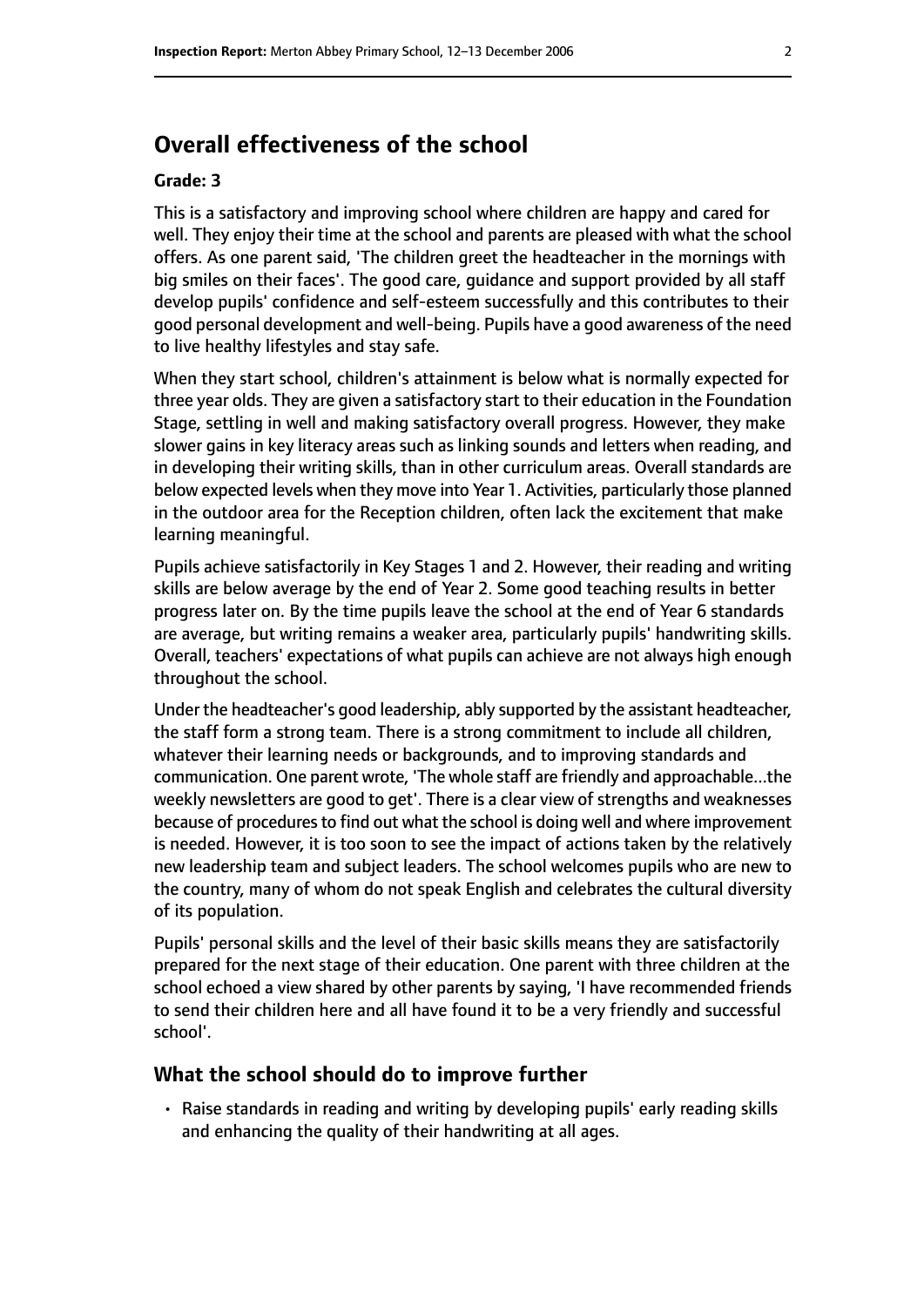- Improve the quality of teaching by promoting consistently high expectations of what pupils can achieve.
- Improve the Foundation Stage curriculum by ensuring activities are exciting and meaningful, in particular the outdoor provision for the Reception children.

# **Achievement and standards**

#### **Grade: 3**

Standards are average, and achievement is satisfactory given pupils' starting points. By the end of Year 2 standards are below average in reading and writing and average in mathematics. Lower achievement in phonic work holds the pupils back in their reading and writing. A carefully structured approach has recently been introduced but the outcomes are not yet high enough to show an improvement in standards. Achievement is better in Key Stage 2, and by the end of Year 6 standards have improved with good attainment in science. Although improvements have been made in writing, it remains a weaker aspect across the school, particularly pupils' handwriting skills. The school exceeded its 2006 targets for those reaching the nationally expected Level 4 in English and mathematics and saw a big increase in the numbers reaching the higher Level 5 in English. Successful strategies, which led to the improvements in Year 6, are beginning to be used to accelerate the progress made by younger pupils. Pupils with learning difficulties and disabilities and those who are learning English as an additional language are well supported to enable them to achieve as well as others.

# **Personal development and well-being**

#### **Grade: 2**

Several pupils said, 'The school is not just good, it's great, because we love everything we do'. Pupils behave well and have positive attitudes to their learning. One pupil commented that the only thing that could be better would be that the school went up to Year 11, 'So we would never have to leave'. Attendance is satisfactory and improving, and the school does all it can to encourage regular attendance. Pupils' spiritual, moral, social and cultural development is good and contributes well to their developing confidence. There is a good understanding of the need to eat healthy food. Younger pupils happily explained why they were eating fruit at playtimes, 'It's got vitamins and makes you big and strong and helps your brain work better and, if we eat chocolate our teeth will fall out'. They participate enthusiastically in the range of physical activities provided. Pupils enjoy their responsibilities as prefects and school councillors. However the school councillors feel they would like more opportunities to find out what other children would like them to do.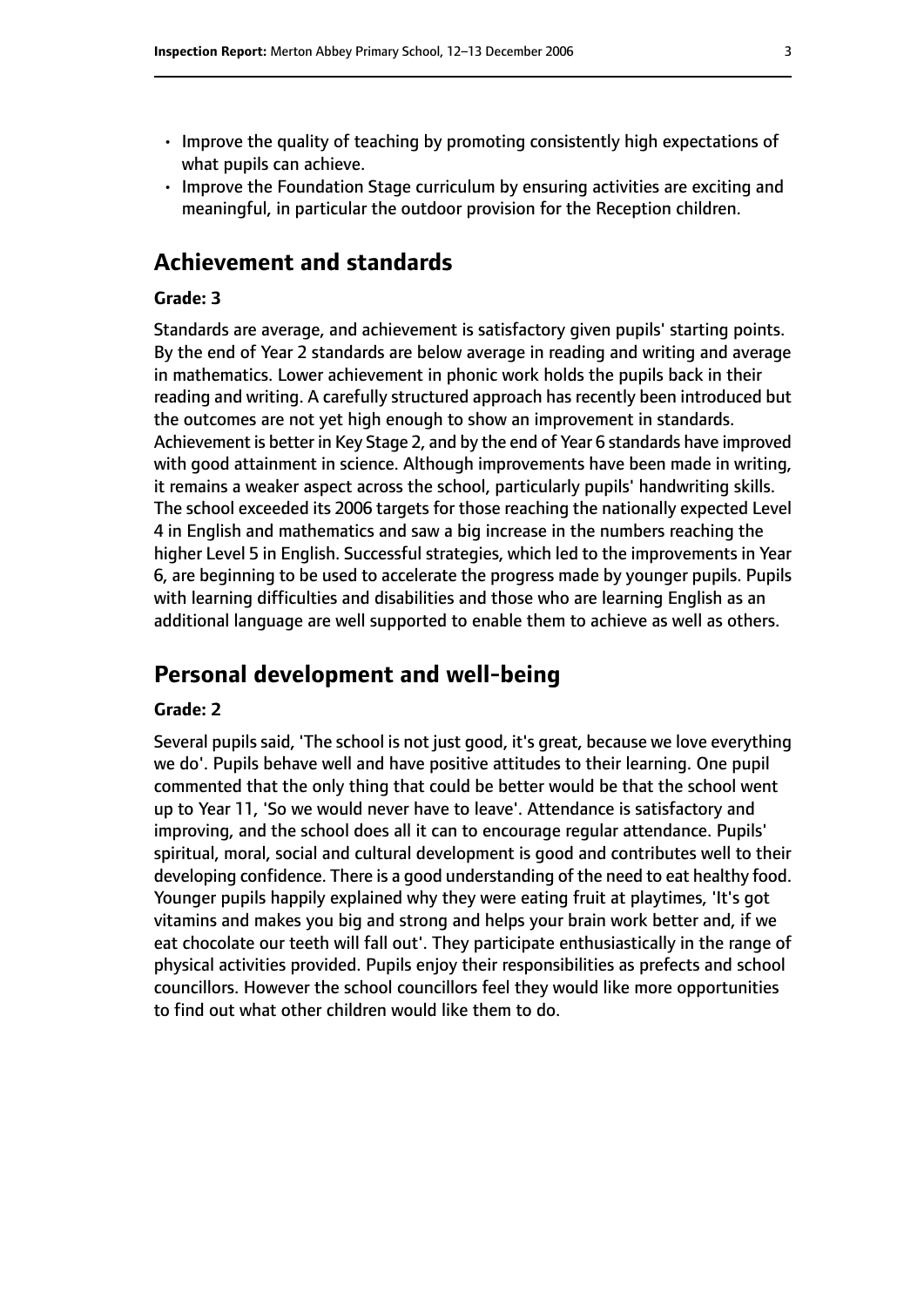# **Quality of provision**

#### **Teaching and learning**

#### **Grade: 3**

Teaching and learning are satisfactory with some good elements. Relationships between teachers and pupils are good, and as a result pupils have positive attitudes to learning. Teachers are skilled in asking good questions, which encourage pupils to think for themselves. They provide pupils with lots of opportunities to work together and develop speaking and listening skills.

Teachers' use of interactive whiteboards engages and motivates pupils. Expectations of achievement are not always high enough and as a result, work is not always pitched at different levels to challenge pupils of all abilities. The pace of teaching is sometimes too slow to ensure that pupils make the progress they should. Across the school, there are recently introduced and well organised systems in place which are beginning to help teachers assess pupils' progress more accurately and provide support to help pupils achieve.

#### **Curriculum and other activities**

#### **Grade: 3**

The curriculum is satisfactory with good features. Pupils are appreciative of the good range of after-school clubs and the advantages of a variety of valuable residential visits. Personal, social, health and citizenship education (PSHCE) is a strength of the school. Consequently pupils have a keen awareness of healthy eating, the benefits of physical exercise and the dangers of substance abuse. The school recognises that imaginative and stimulating links between subjects are not fully developed. Although provision for information and communication technology (ICT) is limited by outdated hardware, it is satisfactory. The Foundation Stage curriculum is satisfactory although activities often lack the excitement that ensures that learning is meaningful. The outdoor curriculum is underdeveloped, particularly for the Reception class, who often undertake the same activities as those in the Nursery.

#### **Care, guidance and support**

#### **Grade: 2**

Pupils feel safe and supported because the school takes good care of them. Relationships between adults and pupils are trusting and productive. These positive features help pupils to learn well and develop good personal and social skills. Procedures to ensure pupils' health and safety are good and understood by all staff. Good use of external agencies and visiting specialists, and attention to the needs of vulnerable pupils has a positive impact on pupils' education and learning. Child protection and vetting procedures are robust and meet statutory requirements. Recently introduced targets are helping pupils to have a satisfactory understanding of their achievements and what they must do to improve. Good systems have now been established to track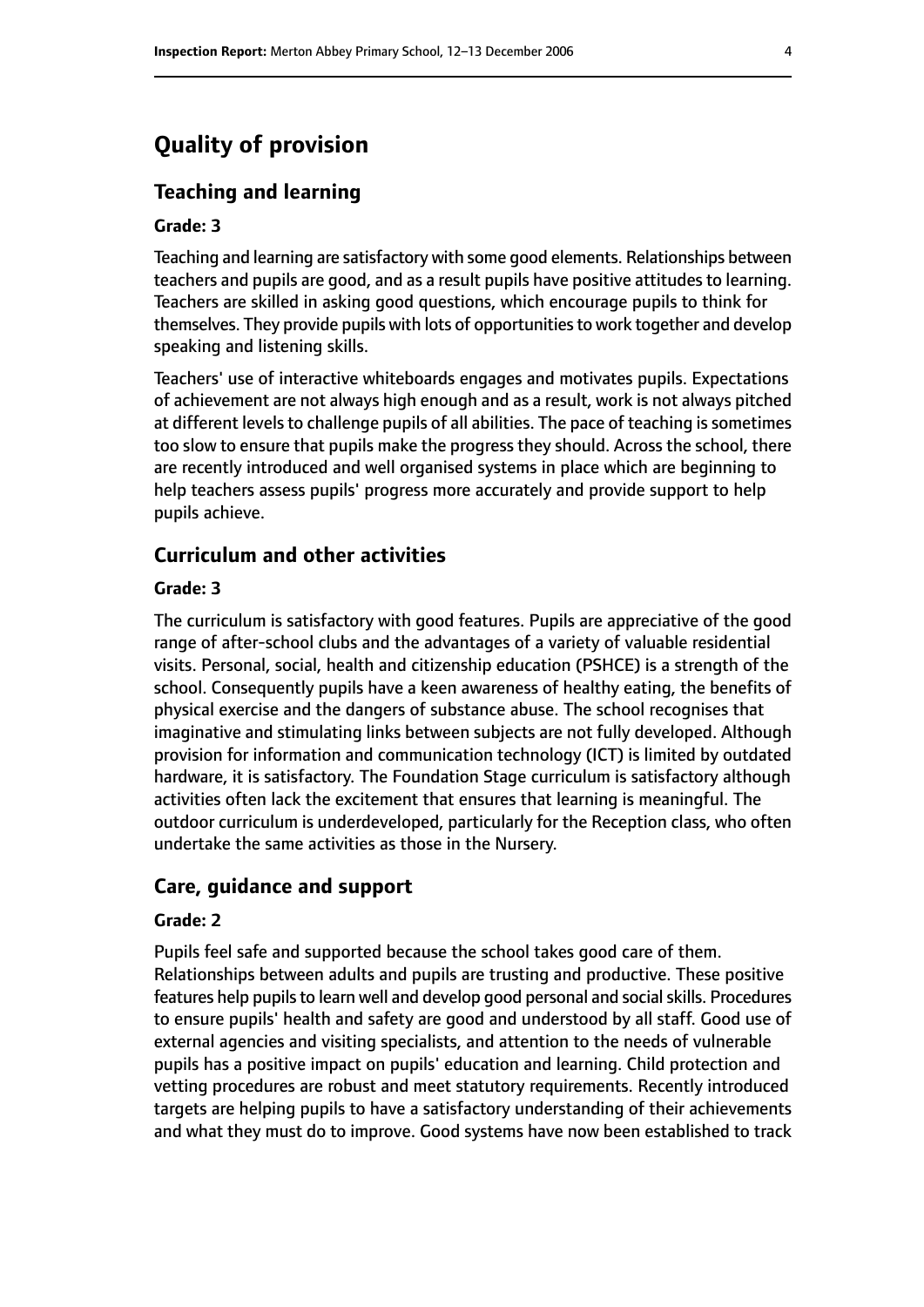pupils' progress and identify those with learning difficulties so that they can be suitably supported. Pupils whose first language is not English also receive satisfactory support.

# **Leadership and management**

#### **Grade: 3**

Leadership and management are satisfactory. The good leadership of the new headteacher has already laid a firm foundation for future success. She is well supported by the assistant headteacher. Together they are building a staff team committed to accelerating pupil progress and lifting standards. In a short space of time they have established a school where there is a positive ethos and equal opportunities are promoted in a satisfactory way. Newly defined roles for the subject co-ordinators mean that they all have a clear view of their duties, however most are at an early stage in developing this aspect of their work.

Although not all members of the governing body have enough understanding of information on national tests to give them the confidence to ask challenging questions, they support the school and work hard to play an active part in plans to move the school forward. The school improvement plan consists of a series of well-defined priorities for action. This, together with the business-like response to the issues raised by the last inspection, indicates that the school has satisfactory capacity to make progress.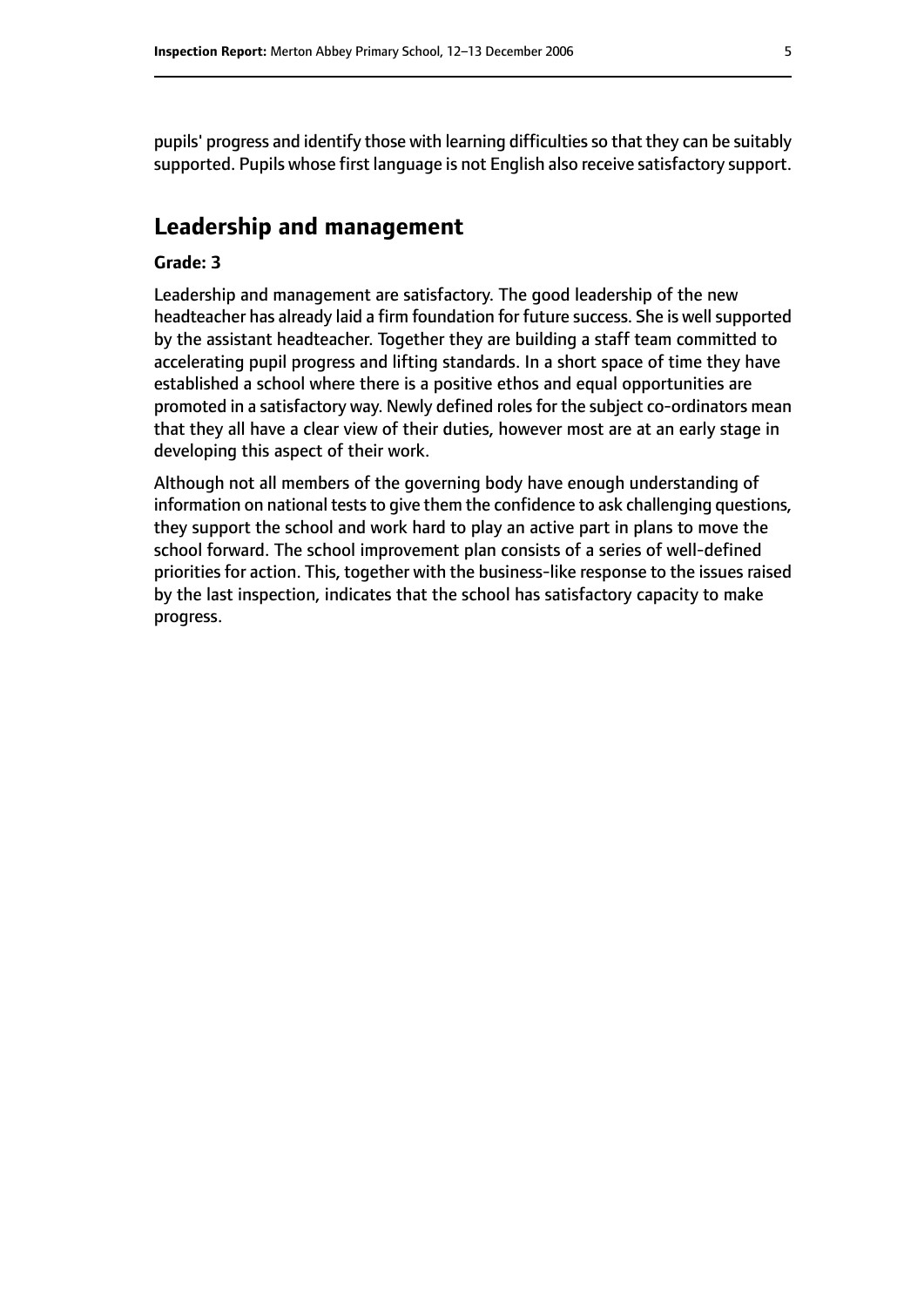**Any complaints about the inspection or the report should be made following the procedures set out inthe guidance 'Complaints about school inspection', whichis available from Ofsted's website: www.ofsted.gov.uk.**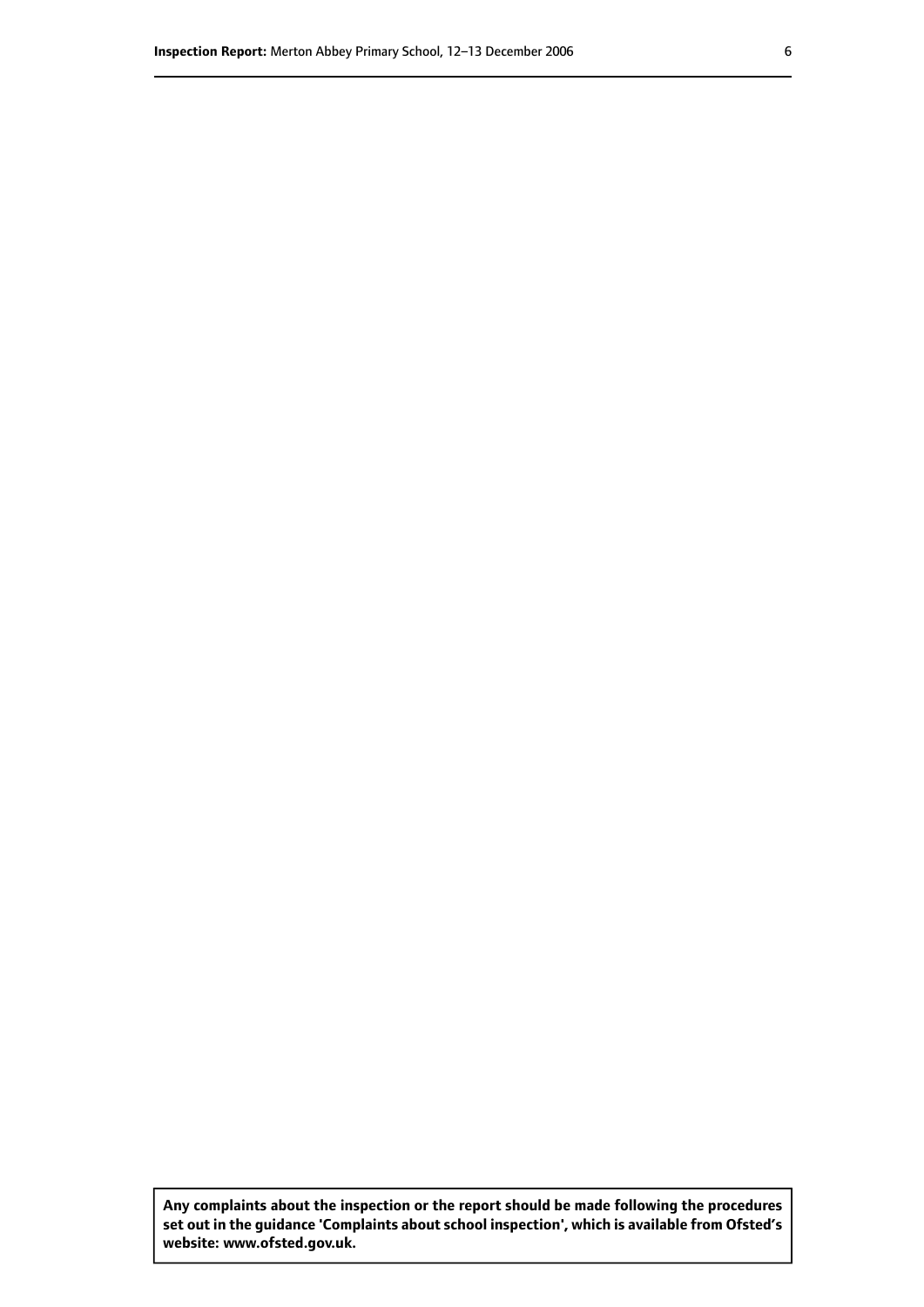# **Inspection judgements**

| Key to judgements: grade 1 is outstanding, grade 2 good, grade 3 satisfactory, and grade 4 | School         |
|--------------------------------------------------------------------------------------------|----------------|
| inadeauate                                                                                 | <b>Overall</b> |

# **Overall effectiveness**

| How effective, efficient and inclusive is the provision of education, integrated<br>care and any extended services in meeting the needs of learners? |     |
|------------------------------------------------------------------------------------------------------------------------------------------------------|-----|
| How well does the school work in partnership with others to promote learners'<br>well-being?                                                         |     |
| The quality and standards in the Foundation Stage                                                                                                    |     |
| The effectiveness of the school's self-evaluation                                                                                                    |     |
| The capacity to make any necessary improvements                                                                                                      |     |
| Effective steps have been taken to promote improvement since the last<br>inspection                                                                  | Yes |

# **Achievement and standards**

| How well do learners achieve?                                                                               |  |
|-------------------------------------------------------------------------------------------------------------|--|
| The standards <sup>1</sup> reached by learners                                                              |  |
| How well learners make progress, taking account of any significant variations between<br>groups of learners |  |
| How well learners with learning difficulties and disabilities make progress                                 |  |

# **Personal development and well-being**

| How good is the overall personal development and well-being of the<br>learners?                                  |  |
|------------------------------------------------------------------------------------------------------------------|--|
| The extent of learners' spiritual, moral, social and cultural development                                        |  |
| The behaviour of learners                                                                                        |  |
| The attendance of learners                                                                                       |  |
| How well learners enjoy their education                                                                          |  |
| The extent to which learners adopt safe practices                                                                |  |
| The extent to which learners adopt healthy lifestyles                                                            |  |
| The extent to which learners make a positive contribution to the community                                       |  |
| How well learners develop workplace and other skills that will contribute to<br>their future economic well-being |  |

# **The quality of provision**

| How effective are teaching and learning in meeting the full range of the<br>learners' needs?          |  |
|-------------------------------------------------------------------------------------------------------|--|
| How well do the curriculum and other activities meet the range of needs<br>and interests of learners? |  |
| How well are learners cared for, guided and supported?                                                |  |

 $^1$  Grade 1 - Exceptionally and consistently high; Grade 2 - Generally above average with none significantly below average; Grade 3 - Broadly average to below average; Grade 4 - Exceptionally low.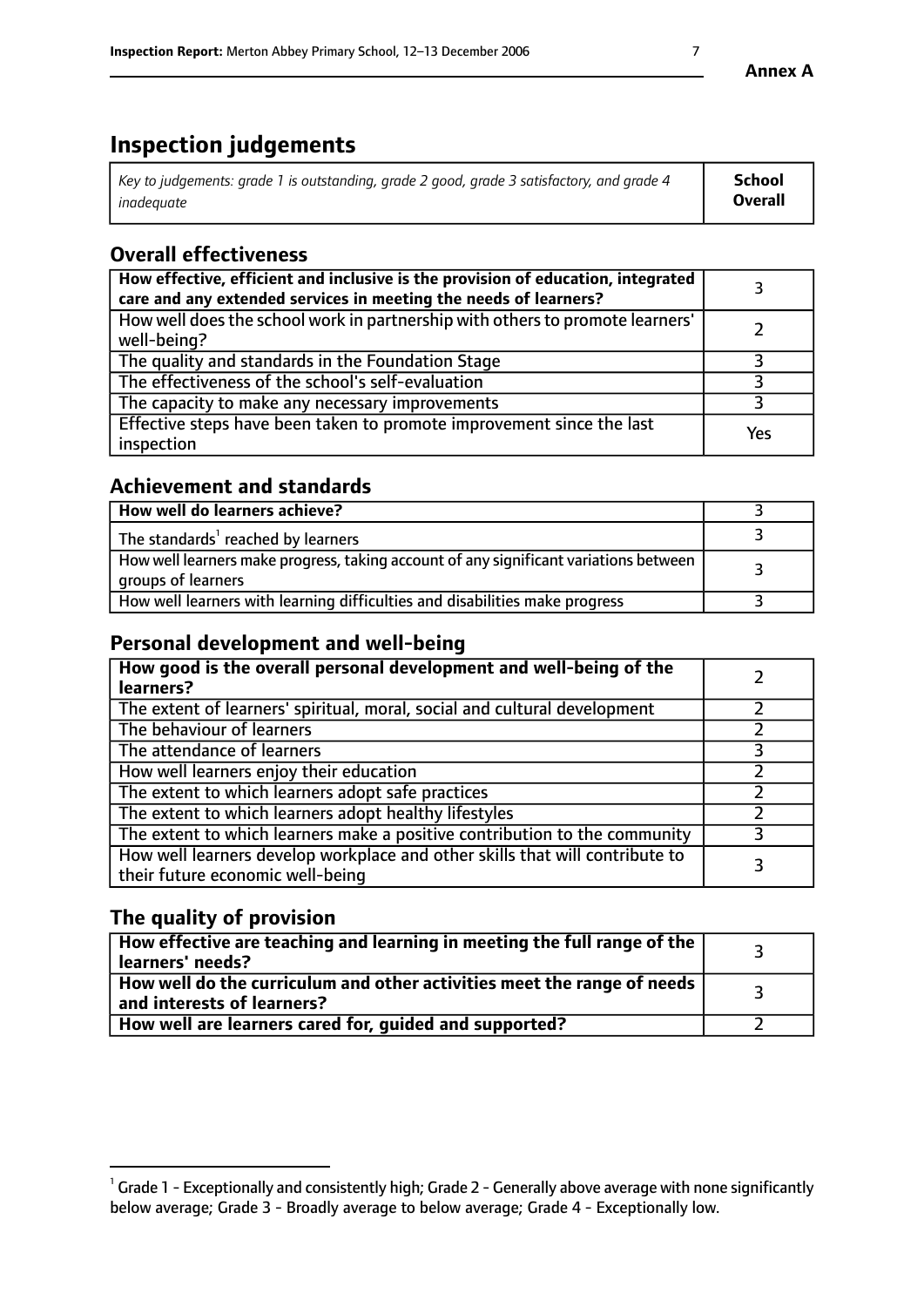# **Leadership and management**

| How effective are leadership and management in raising achievement<br>and supporting all learners?                                              |     |
|-------------------------------------------------------------------------------------------------------------------------------------------------|-----|
| How effectively leaders and managers at all levels set clear direction leading<br>to improvement and promote high quality of care and education |     |
| How effectively performance is monitored, evaluated and improved to meet<br>challenging targets                                                 | 3   |
| How well equality of opportunity is promoted and discrimination tackled so<br>that all learners achieve as well as they can                     |     |
| How effectively and efficiently resources, including staff, are deployed to<br>achieve value for money                                          | 3   |
| The extent to which governors and other supervisory boards discharge their<br>responsibilities                                                  |     |
| Do procedures for safequarding learners meet current government<br>requirements?                                                                | Yes |
| Does this school require special measures?                                                                                                      | No  |
| Does this school require a notice to improve?                                                                                                   | No  |